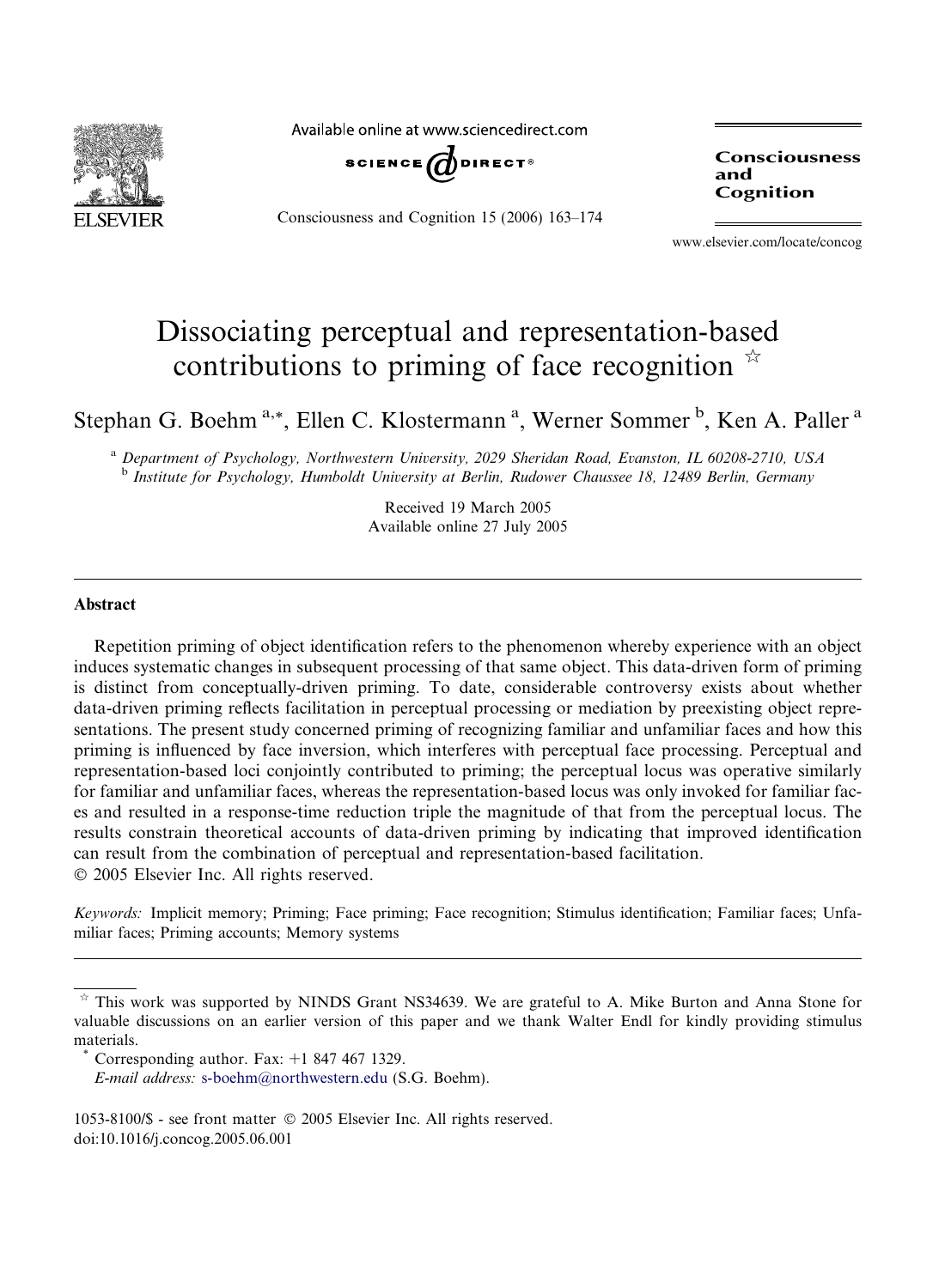## 1. Introduction

The identification of an object can be facilitated when that same object had been encountered recently. Such changes in the ability to identify an object develop quickly are long-lasting, and can occur even in the absence of explicit memory for the recent encounter ([Roediger & McDermott,](#page-10-0) [1993; Schacter, 1992; Schacter, Chiu, & Ochsner, 1993\)](#page-10-0). These processing changes are a prime example of implicit memory (for reviews, see [Richardson-Klavehn & Bjork, 1988; Roediger &](#page-10-0) [McDermott, 1993; Schacter, 1987\)](#page-10-0).

It is important to distinguish this *data-driven* form of priming from *conceptually driven* forms of priming, which depend on conceptual knowledge spanning multiple modalities or domains. Conceptually-driven priming, for instance, appears as facilitation when objects are classified repeatedly according to such conceptual knowledge, for example, when famous persons are categorized by their nationality or occupation. Compared to conceptually driven priming, data-driven priming is disrupted to a relatively greater extent by perceptual transitions between initial and subsequent object encounter, such as a change of input modality from hearing to seeing<sup>1</sup> ([Roediger & McDer](#page-10-0)[mott, 1993](#page-10-0)).

A variety of tasks have been employed to study data-driven priming. However, some tasks are more suitable than others. For example, tasks that require the naming of famous persons in response to their faces can be facilitated by both data-driven priming and conceptually driven priming from name processing. Whereas a domain shift will eliminate the data-driven part of priming, the conceptually driven part will remain unaffected ([Ellis, Flude, Young, & Burton, 1996](#page-10-0)). On the other hand, other tasks have been demonstrated to selectively measure data-driven priming; such tasks include the name familiarity task and the face familiarity task that is used in the present study [\(Burton, Kelly, & Bruce, 1998; Ellis et al., 1996](#page-10-0); for a review, see [Burton, 1998](#page-10-0)). The face familiarity task can be administered without immediate face repetition, so as to avoid short-lived, so-called semantic or associative priming effects [\(Burton, Bruce, & Johnston, 1990; Calder &](#page-10-0) [Young, 1996; Schweinberger, 1996](#page-10-0)); in this case, neither conceptual information that has been associated with a face (e.g., the name of the corresponding person) nor information that can be visually derived from any face (e.g., gender or age) is likely to contribute to priming. The face familiarity task is thus well suited for investigating data-driven priming.

Contemporary theoretical accounts of data-driven priming usually attribute it to either: (a) facilitation of perceptual processing or (b) mediation by abstract object representations that already exist in long-term memory (for example, see [Bowers, 2000; Burton, 1998; Richardson-Kla](#page-9-0)[vehn & Bjork, 1988; Schacter, 1992; Tenpenny, 1995\)](#page-9-0). Evidence taken to favor a perceptual locus includes reduced priming following various perceptual transformations of stimuli from first to second presentation. On the other hand, findings of reduced priming for unfamiliar compared to familiar stimuli favor a representation-based locus.

To disentangle the contributions of perceptual processing and preexisting representations to data-driven priming, we measured priming in a familiarity task for familiar and unfamiliar faces

 $1$  In keeping with this strong influence of perceptual transitions, the type of priming under investigation in the present study is frequently called ''perceptual priming.'' Whereas this term has been associated with one theoretical account of priming [\(Tulving & Schacter, 1990](#page-11-0)), our emphasis on multiple accounts for this type of priming leads us to rely on the label ''data-driven priming'' here.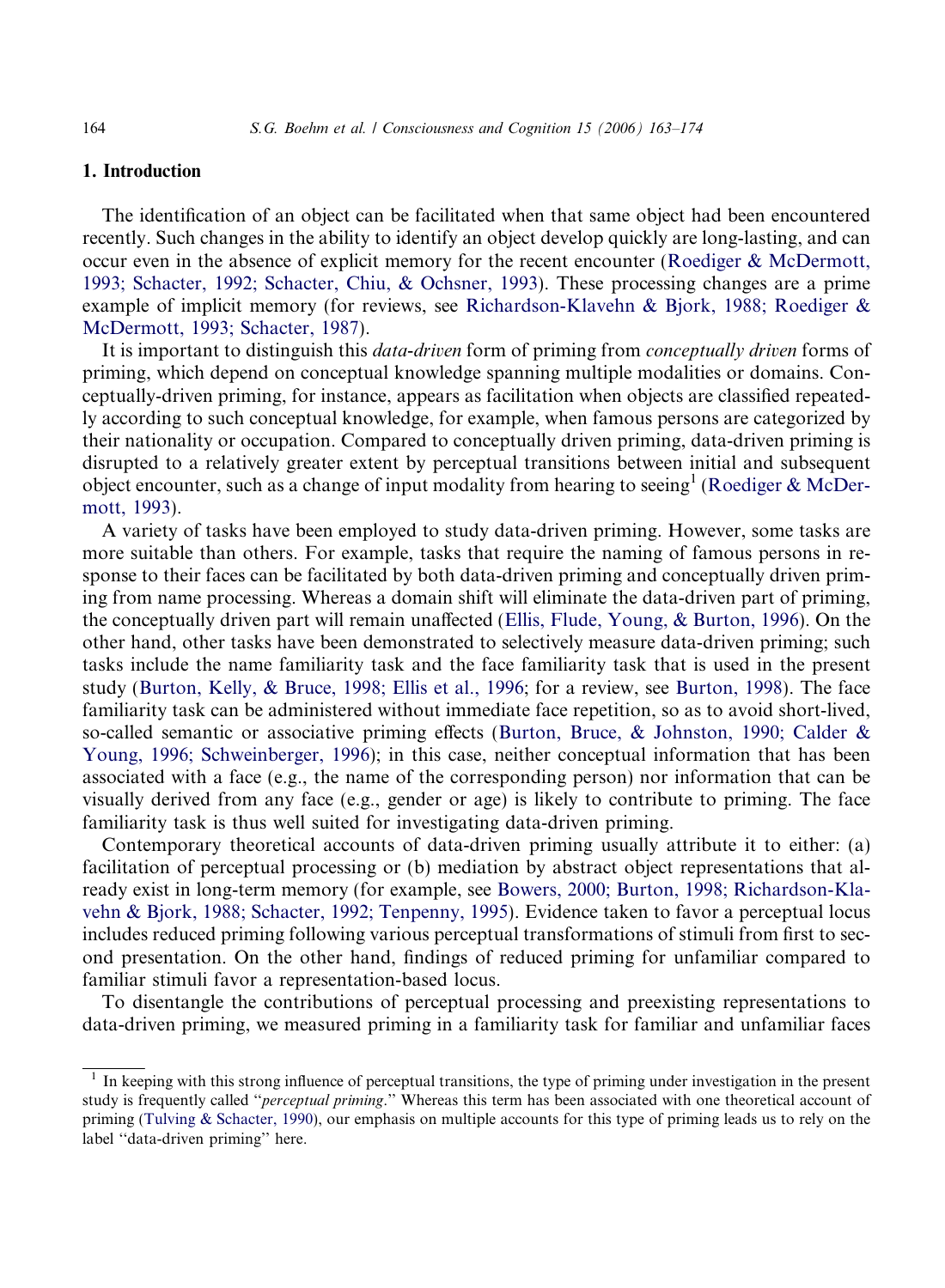and we included a face-inversion manipulation [\(Yin, 1969\)](#page-11-0). Priming in the familiarity task shows the typical features of data-driven priming. That is, it does not cross stimulus domains from names to faces or vice versa [\(Burton et al., 1998; Ellis et al., 1996\)](#page-10-0), much as a modality change from hearing to reading reduces data-driven priming for words. Also, priming for unfamiliar faces is small or absent ([Bentin & Moscovitch, 1988; Ellis, Young, & Flude, 1990; Goshen-Gottstein &](#page-9-0) [Ganel, 2000](#page-9-0)), just as priming is often smaller for nonwords than words.

In order to produce priming conditions with and without preexisting representations, we used familiar and unfamiliar faces, respectively. For faces, the representations responsible for data-driven priming are usually considered to comprise: (a) representations of familiar faces, or face recognition units [\(Bruce & Young, 1986; Goshen-Gottstein & Ganel, 2000](#page-9-0)), or (b) face recognition units in combination with multimodal representations of familiar persons, or person identity nodes [\(Burton, 1998; Valentine, Brennen, & Bredart, 1996\)](#page-10-0). Importantly, priming with familiar faces can arise from preexisting representations and/or from perceptual processing, commonly referred to as structural encoding [\(Bruce & Young, 1986; Burton, 1998](#page-9-0)). Priming with unfamiliar faces presumably reflects facilitation of structural encoding, given that specific representations of these faces have not been previously stored. A relatively pure measure of the perceptual contribution to data-driven priming of faces can thus be obtained with unfamiliar faces.

To verify this perceptual contribution to data-driven priming in the present experiment, we interfered with priming of perceptual processing. Whereas all repeated faces were presented upright, half of the initial face presentations were inverted. Theoretically, this inversion manipulation should prevent facilitation in perceptual processing (i.e., repeated faces previously presented inverted would not be subject to priming of structural encoding). To the extent that this manipulation is effective in interfering with priming of structural encoding, unfamiliar faces, which lack preexisting representations, should show no priming effect. For familiar faces, however, priming may still result from inverted face presentations to the extent that it is supported by processing beyond structural encoding, such as accessing preexisting representations.

This reasoning about priming that can occur when the initial face presentation is inverted is contingent upon some prerequisite perception of the inverted face. In some cases, for example, an inverted face can be accurately perceived such that the person's identity can be determined. Here, we used correct recognition responses as an indicator of adequate processing of inverted faces.

Interestingly, the inversion manipulation may involve important processing differences. Processing configural information in faces is thought to be critical for structural encoding of faces and to be disrupted by face inversion [\(Leder & Bruce, 2000; Leder, Candrian, Huber, & Bruce,](#page-10-0) [2001; Maurer, Le Grand, & Mondloch, 2002\)](#page-10-0). Inverted faces may instead be processed to a relatively higher degree on the basis of their isolated features [\(Maurer et al., 2002](#page-10-0)), as indexed by increased activity in brain areas typically involved in processing other visual objects ([Aguirre,](#page-9-0) Singh, & D'[Esposito, 1999; Haxby et al., 1999\)](#page-9-0). Importantly, it has been shown recently that configural processing plays a crucial role in data-driven face priming ([Goshen-Gottstein & Ganel,](#page-10-0) [2000](#page-10-0)), suggesting that the face-inversion manipulation may indeed be a powerful tool to interrupt perceptually-based face priming.

We thus examined data-driven priming of faces as a function of whether the initial face presentation was inverted or upright and whether the face was familiar or unfamiliar. All repeated faces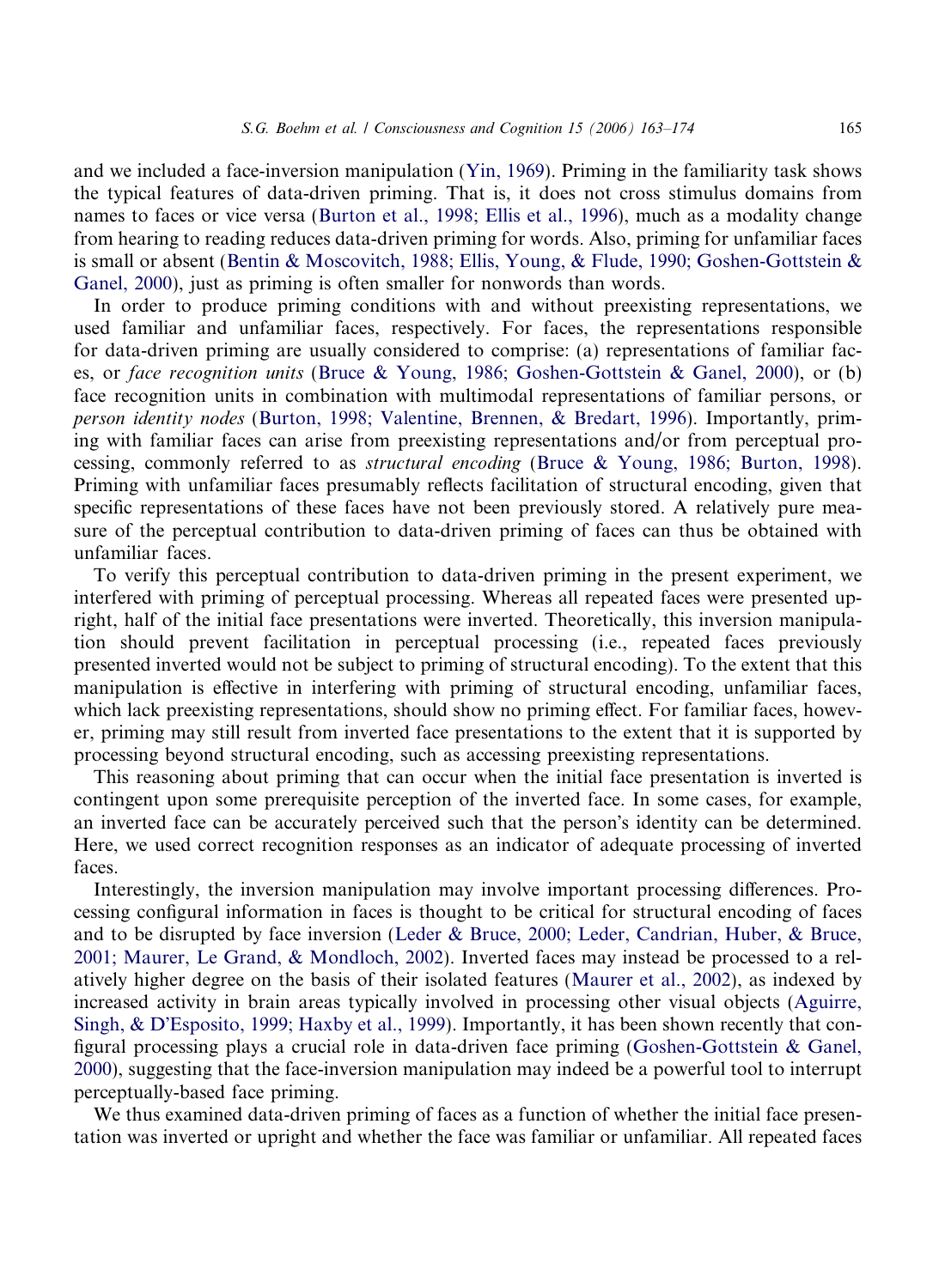<span id="page-3-0"></span>

Fig. 1. Experimental paradigm. (A) Participants familiarized themselves with 50 new faces. (B) One to three days later, memory for these familiar faces was tested. In a continuous task, familiar and unfamiliar faces were presented consecutively and participants made a familiarity decision on each face. Each face was presented twice with one to three intervening faces. All repeated faces were presented upright; half of the familiar and half of the unfamiliar faces were initially presented inverted. (Faces shown here are not those used in the experiment.)

were presented upright; half of the familiar and half of the unfamiliar faces were initially presented inverted (see Fig. 1). The familiar faces were learned in an intensive learning session 1–3 days earlier, whereas none of the unfamiliar faces had been viewed before.

To illustrate the potential relevance of the results of our study for understanding data-driven priming, we formulate three alternative predictions. These predictions are based on strong forms of the chief theoretical accounts of priming so as to emphasize their differences; alternate views will also be considered when interpreting and discussing the results.<sup>2</sup>

- (1) By a strong perceptual-processing account of data-driven priming, no differences would be expected in the amount of priming for familiar and unfamiliar faces in either condition, and significantly reduced priming would be expected in the inverted compared to the upright condition.
- (2) By a strong representation-based account, in contrast, the same amount of priming would be predicted for familiar faces regardless of the initial face orientation, but no priming for unfamiliar faces in either condition.
- (3) If a hybrid view applies and both perceptual processing and preexisting object representations contribute to priming, then the present procedure should reveal the relative contributions of the two components.

<sup>&</sup>lt;sup>2</sup> Some of the accounts used to derive these predictions have typically been applied to stimuli other than faces. Although differences between stimulus domains should always be taken into account when interpreting priming findings, here we emphasize general aspects of data-driven priming and attempt to develop generalizations that may be independent of stimulus domain.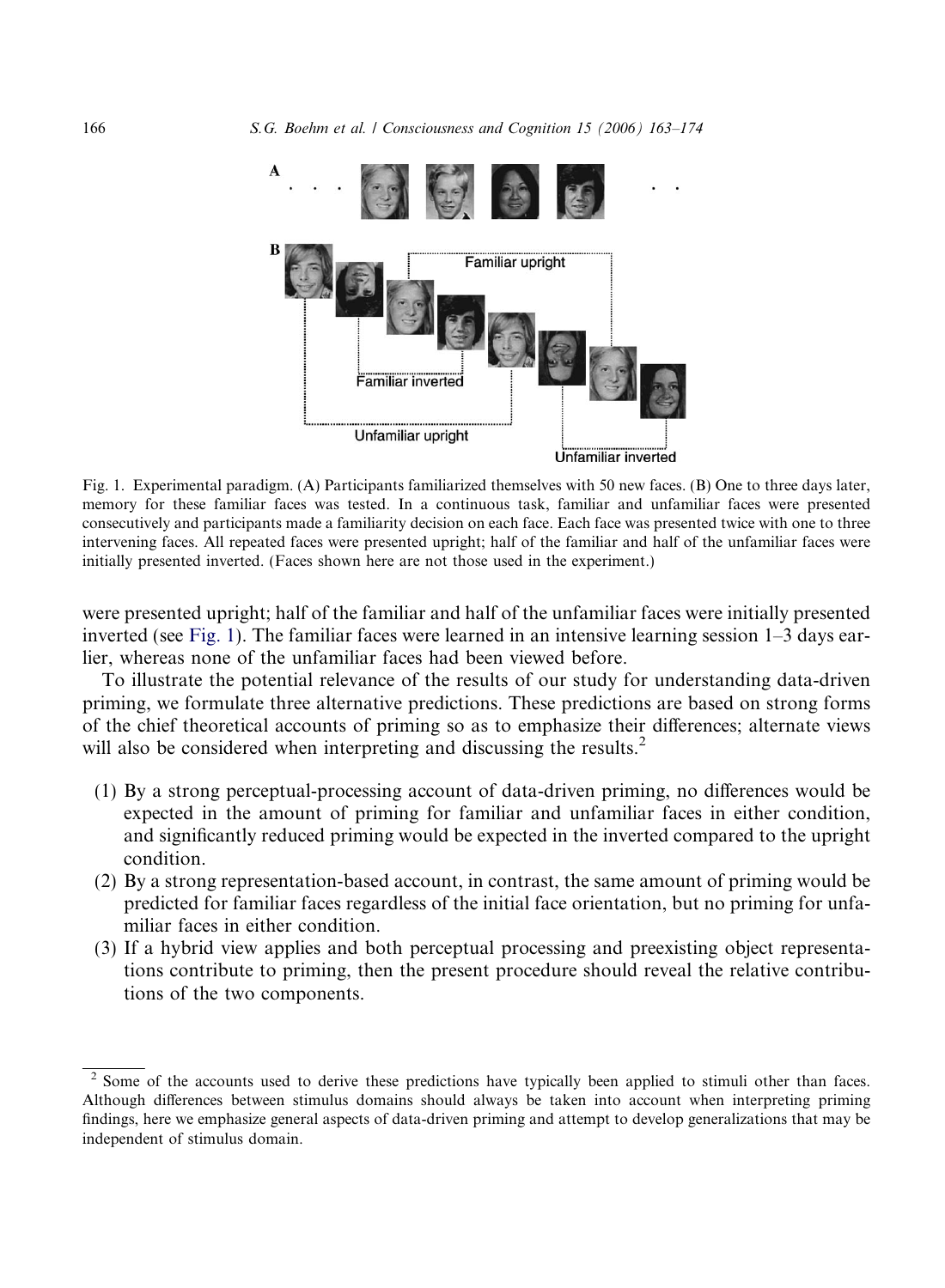## 2. Method

Twenty-eight healthy adults (mean age 19 years, 17 female) participated for course credit. All but one were right-handed as assessed by a handedness questionnaire.

Because famous faces may be familiar to participants to a varying degree, we controlled face familiarity using a 1-h study session during which participants familiarized themselves with photographs of 50 preexperimentally unknown Caucasian faces of similar facial expression, physical properties like luminance and contrast, photographic style, and background. Faces were presented individually or in groups of 10 on a computer screen. This study session contained two short tests, using five new and five learned faces each, in order to provide feedback about learning. All faces in the experiment (those learned during the study session and unfamiliar faces presented only at the later test session) were taken from the same set of facial stimuli [\(Endl et al., 1998](#page-10-0)).

Memory for the newly learned faces was tested 1–3 days later (mean 2 days). Participants were asked to discriminate familiar (learned) from unfamiliar (new) faces by pressing buttons with their left or right index fingers. The assignment of hands to responses (familiar/unfamiliar) was counterbalanced across participants. Instructions emphasized both speed and accuracy.

The 50 familiar faces were presented together with 50 unfamiliar faces in a continuous task, which was interrupted by three short breaks. Each face was presented individually at the center of a computer screen for 600 ms (height 4.0°, width 2.8° visual angle). A 2800-ms fixation cross followed each face. All faces were presented twice. As shown schematically in [Fig. 1](#page-3-0), half of the familiar and half of the unfamiliar faces were initially presented inverted, whereas all repeated faces were presented upright. Repetition of faces occurred after one to three intervening faces. This short repetition lag of approximately 7–14 s was selected in an attempt to maximize priming effects. The existence of at least one intervening face and the lack of extended semantic knowledge about individual faces should be sufficient to prevent known short-lived effects of immediate face repetition that are not under consideration here [\(Burton et al., 1990; Calder & Young, 1996; Schweinberger, 1996\)](#page-10-0). The order of conditions was unpredictable to the participants. Specific faces presented in the upright or inverted condition were counterbalanced across participants. Response-time relative to presentation onset and accuracy were subjected to repeated-measures analysis of variance (ANOVA). The level of significance was set to  $\alpha = 0.05$  for all comparisons. Analysis of priming effects included only trials with repeated faces in which a correct response had been given at both presentations.

#### 3. Results

Recognition accuracy was assessed by comparing hit rates for learned (familiar) faces to false alarm rates for new faces (see [Table 1](#page-5-0)), using separate ANOVAs for upright and inverted faces. At initial presentation, high accuracy for upright faces signaled reliable memory for learned faces,  $F(1, 27) = 996.04$ ,  $p < .0001$ . Recognition accuracy for inverted faces was also well above chance,  $F(1, 27) = 71.57, p \le 0.0001.$ 

The effect of face inversion was analyzed using separate ANOVAs for hit rates and false alarm rates. Accuracy was reduced for inverted faces compared to upright faces, as reflected by a lower hit rate,  $F(1, 27) = 87.67$ ,  $p < .0001$ , and a higher false alarm rate,  $F(1, 27) = 23.63$ ,  $p < .0001$ . Accordingly, recognition sensitivity (as measured with d-prime) was lower for inverted faces.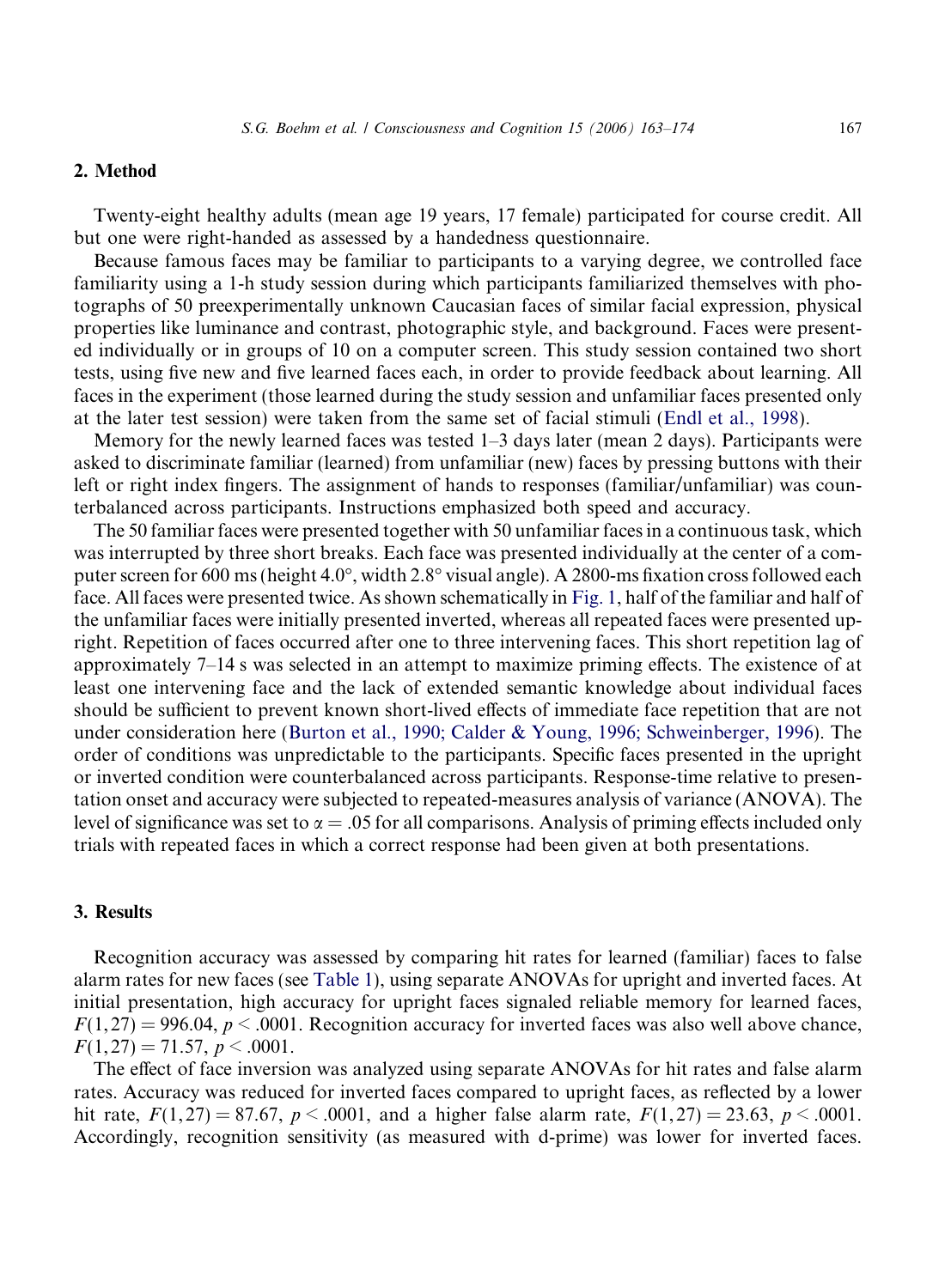| Measure          | Initial presentation |     |          |     | Repetition (upright) |     |                    |     |
|------------------|----------------------|-----|----------|-----|----------------------|-----|--------------------|-----|
|                  | Upright              |     | Inverted |     | Initially upright    |     | Initially inverted |     |
|                  | M                    | SE  | M        | SE  | M                    | SE  | M                  | SE  |
| Hit rate         | .82                  | .02 |          | .04 | .90                  | .02 | .84                | .03 |
| False alarm rate | .06                  | .01 | .18      | .02 | .06                  | .01 | .05                | .01 |
| D-prime          | 2.47                 |     | .94      |     | 2.84                 |     | 2.61               |     |

Recognition accuracy across presentation conditions

Note. Hit rate (proportion of familiar faces correctly recognized); false alarm rate (proportion of unfamiliar faces incorrectly endorsed as familiar). A hit rate higher than the false alarm rate indicates above-chance recognition, as indicated by a positive value for d-prime, an index of recognition sensitivity. D-prime was derived from mean hit and false alarm rates.

These results demonstrate the well-known face inversion effect. An effect of face inversion was also found in response times; ANOVAs showed that responses were delayed to inverted in comparison to upright faces by 168 ms for familiar faces,  $F(1, 27) = 46.88$ ,  $p < .0001$ , and by 177 ms for unfamiliar faces,  $F(1, 27) = 50.56$ ,  $p < .0001$ . Response times for initial presentation of upright faces were longer for familiar faces than for unfamiliar faces,  $F(1, 27) = 13.96$ ,  $p < .0009$ .<sup>3</sup>

We assessed data-driven priming for upright faces within separate ANOVAs for familiar and unfamiliar faces by comparing reaction times for repeated faces against reaction times for initial upright presentations. Reaction times were analyzed only for correct trials and data from repeated faces were included only if they had also been recognized correctly on initial presentation. As shown in [Fig. 2,](#page-6-0) in the upright condition a priming effect of 170 ms was observed for familiar faces,  $F(1, 27) = 130.27$ ,  $p < .0001$ , and of 48 ms for unfamiliar faces,  $F(1, 27) = 15.52$ ,  $p < .001$ . In a direct comparison of priming effects in these two conditions, priming was significantly smaller for unfamiliar than for familiar faces,  $F(1, 27) = 110.35$ ,  $p < .0001$ , replicating previous reports of reduced priming for unfamiliar faces.

We assessed the influence of the inversion manipulation on face priming with separate ANO-VAs for familiar and unfamiliar faces by comparing the priming effects between upright and inverted conditions. Priming effects were smaller with inverted than with upright initial presentations for both familiar,  $F(1, 27) = 6.39$ ,  $p < .05$ , and unfamiliar faces,  $F(1, 27) = 12.37$ ,  $p < .01$ [\(Fig. 2\)](#page-6-0). These priming reductions due to stimulus inversion at initial presentation were directly compared between familiar and unfamiliar faces and found to be of comparable size,  $F(1, 27) = 0.57$ . Priming in the inverted condition was analyzed with separate ANOVAs for familiar and unfamiliar faces by comparing reaction times to repeated faces initially presented inverted against reaction times to initial upright face presentations. The priming effect of 141 ms for familiar faces was significant,  $F(1, 27) = 91.16$ ,  $p < .0001$ , whereas the difference of 8 ms for unfamiliar faces was negligible,  $F(1, 27) = 0.53$ .

<span id="page-5-0"></span>Table 1

<sup>&</sup>lt;sup>3</sup> This result contrasts to findings from two prior studies, showing faster responses to familiar than unfamiliar faces [\(Ellis et al., 1990; Pfuetze, Sommer, & Schweinberger, 2002](#page-10-0)) and may reflect a bias to respond ''unfamiliar'' in the present experiment (see Table 1). Importantly, the other patterns of priming and effects of inversion appear to be independent of these baseline differences in reaction time, given that a follow-up experiment with a similar behavioral design yielded the same pattern of priming, whereas responses to initially presented faces were found to be faster for familiar upright than for unfamiliar upright faces (Boehm, Klostermann, & Paller, 2005).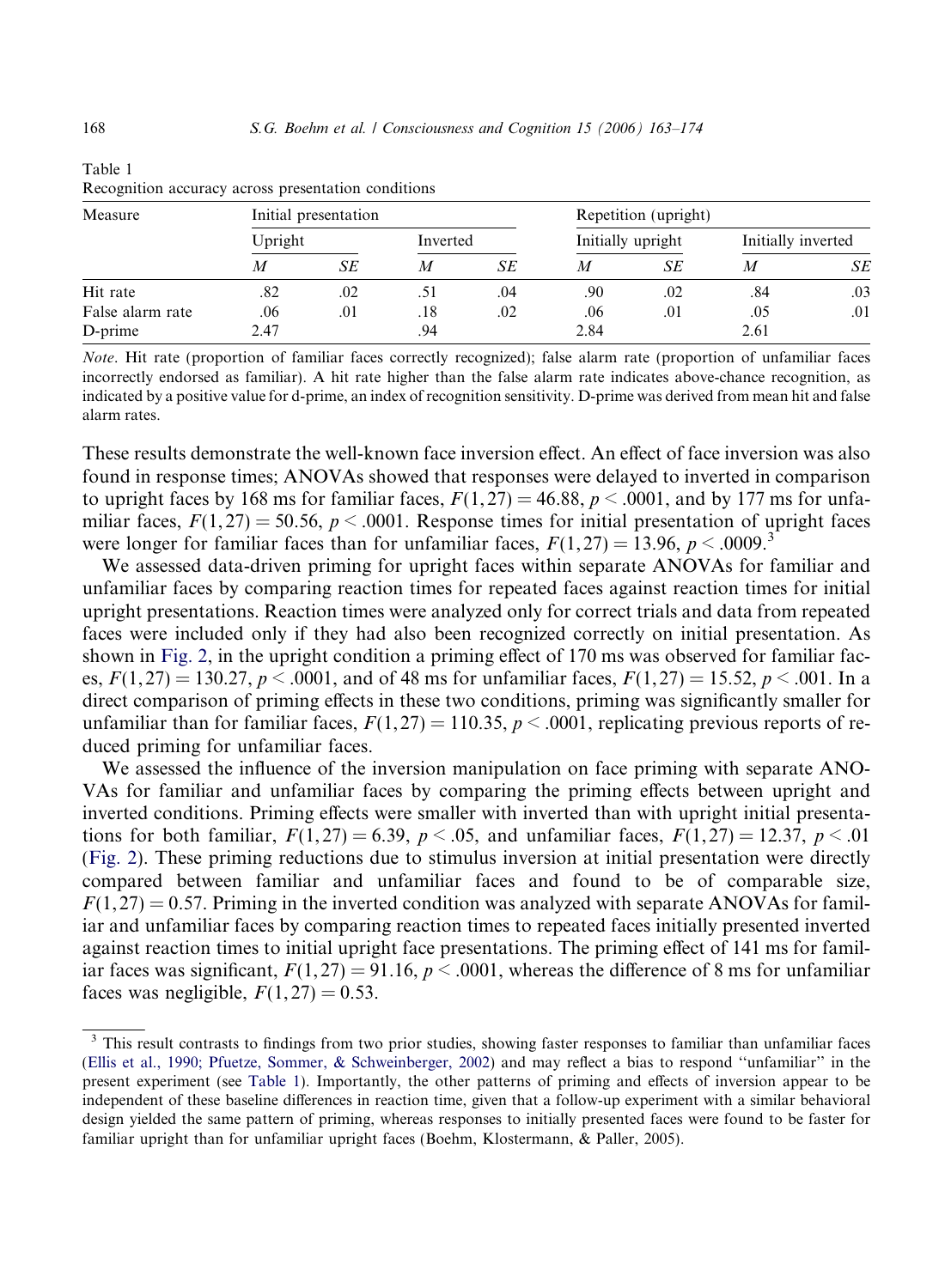<span id="page-6-0"></span>

Fig. 2. Mean response times with standard errors for (A) familiar faces and (B) unfamiliar faces. The given stimulus orientation refers to initial stimulus presentation; all repeated stimuli were presented upright. To assess priming, reaction times of repeated faces were compared to the reaction times of initial presentations of upright faces. Response times were greatly slowed for inverted faces (938 ms,  $SE = 36$ , for familiar faces and 887 ms,  $SE = 37$ , for unfamiliar faces).

### 4. Discussion

The present results demonstrated data-driven priming in a face familiarity task for familiar as well as for unfamiliar faces. In our novel paradigm for studying face priming, each face was repeated after a delay of 7–14 s filled with one to three different faces. The combination of a face-inversion manipulation and the inclusion of familiar and unfamiliar faces made it possible to estimate the contribution of two types of processing to data-driven priming in these circumstances: (1) facilitated perceptual processing that is independent of preexisting representations and (2) mediation by preexisting representations of the specific face or person in question. The results suggest that both components contribute to data-driven priming. In particular, the results argue against a recently suggested model for data-driven priming of faces that postulates the representation-based component as the common priming locus for both familiar and unfamiliar faces [\(Goshen-Gottstein & Ganel, 2000\)](#page-10-0).

A perceptual contribution to data-driven face priming was measured by the difference in priming between faces initially presented upright and faces initially presented inverted. Results showed clear perceptual contributions to priming for both familiar and unfamiliar faces. Importantly, in line with a perceptual-processing account, the magnitude of priming at the perceptual locus was independent of face familiarity. Moreover, there was no priming from inverted unfamiliar faces, implying that priming at this locus was eliminated when a face was inverted on initial presentation. The differences in perceptual processing of upright and inverted faces suggest that this priming component may depend critically on configural processing.<sup>4</sup> We interpret this component as priming of structural encoding of faces.

The change from upright to inverted format involves a change in the specific angle from which a face is viewed (i.e., a change in viewpoint). Faces are often viewed from different angles and the generation of a viewpoint-independent description of a face is considered important for face identification. It could be argued that priming at the perceptual locus may result from facilitation of this processing and therefore may be dependent of the repetition of the same viewpoint. This possibility could be tested, for example, by presenting prime and test faces that differ in their specific viewpoint. Configural processing, however, may provide a better explanation for priming at the perceptual locus. The generation of viewpoint-independent descriptions of faces can be considered part of configural processing; most importantly, configural processing has been shown to be a prerequisite for data-driven priming to occur [\(Goshen-Gottstein & Ganel, 2000](#page-10-0)).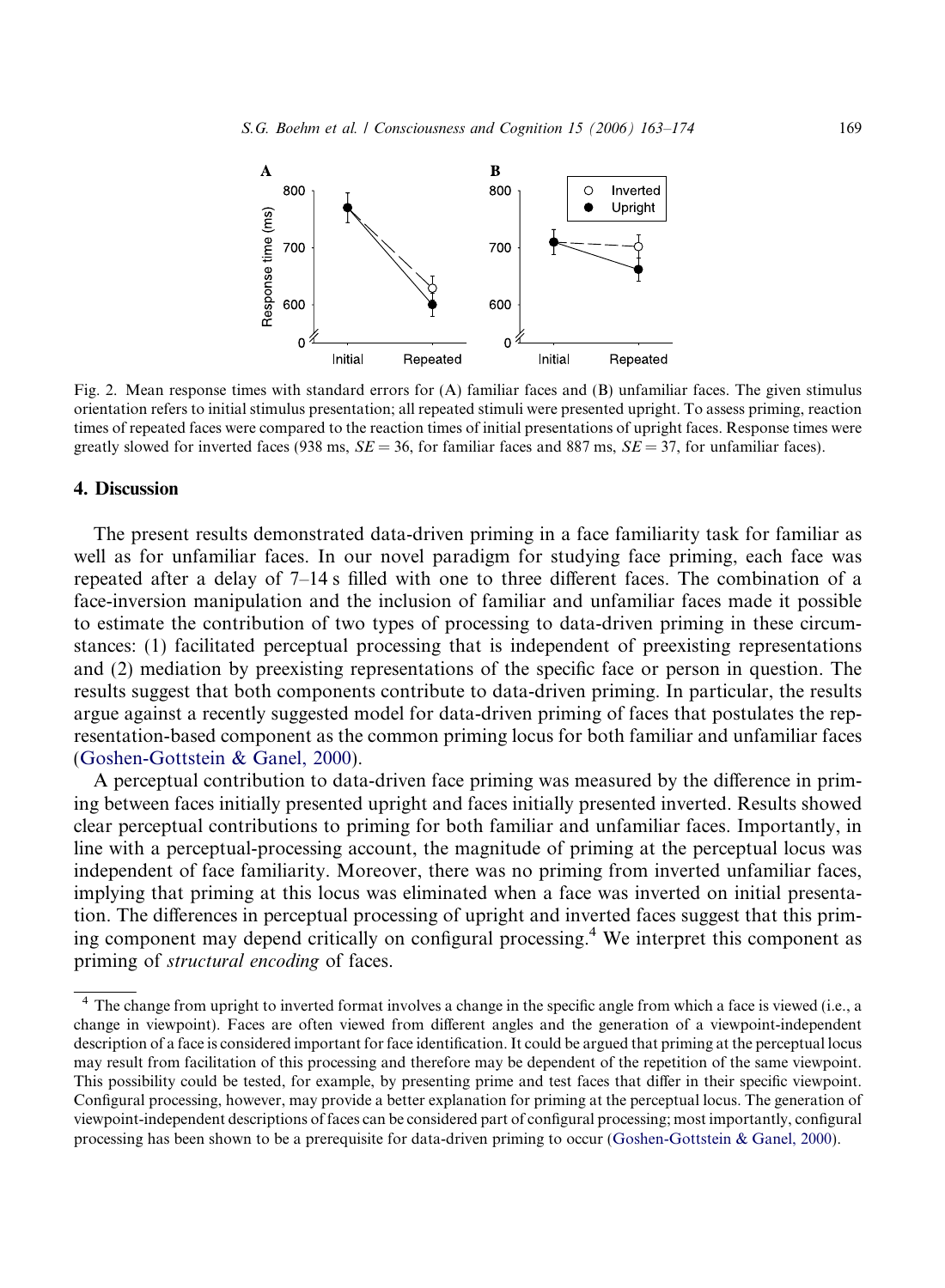#### 170 S.G. Boehm et al. / Consciousness and Cognition 15 (2006) 163–174

A representation-based contribution to data-driven face priming was measured as priming from inverted faces. In accordance with a representation-based account, priming at this second locus was present only for familiar faces. Moreover, this experiment is based on the premise that representation-based priming does not vary with perceptual transitions between initial and repeated presentation. If this premise had been violated, then the effect of inversion would have been greater for familiar than for unfamiliar faces. The finding that the effect of the inversion manipulation was no larger for familiar faces than unfamiliar faces is in keeping with the idea that priming at the second locus was unaffected by the orientation of the initial face presentation. This evidence supporting a representation-based contribution to data-driven priming is also remarkable considering that the same images for initial and repeated face presentations were used; under such circumstances, it could be argued that any performance gain may result simply from image-specific processing. Therefore, the presence of clear priming from inverted familiar faces in view of the absence of priming from inverted unfamiliar faces is compelling evidence for a representationbased locus of priming. The mediation of this priming effect by preexisting representations suggests that this priming component concerns processing pertaining to *person identity* ([Bruce &](#page-9-0) [Valentine, 1985\)](#page-9-0). Representation-based face priming was described in the influential cognitive model of face recognition put forward by [Bruce and Young \(1986\)](#page-9-0). Recent versions of this model propose that such priming reflects a Hebbian-like strengthening of the connections between face recognition units and person identity nodes [\(Burton, Bruce, & Hancock, 1999; Burton et al., 1990](#page-10-0)).

According to the classical view of semantic memory as long-term storage of all factual knowledge [\(Tulving, 1983](#page-11-0)), these representations supporting data-driven priming are considered part of semantic memory. Whereas the representation-based locus of priming is mediated by meaningful and well-established representations within semantic memory, we emphasize that it is data-driven and not conceptually driven. That is, when immediate stimulus repetitions are excluded, as in the current experiment, priming in the familiarity task does not cross domains [\(Burton et al., 1998;](#page-10-0) [Ellis et al., 1996\)](#page-10-0). This representation-based locus of data-driven priming is thus distinct from amodal forms of priming (e.g., conceptually-driven priming).<sup>5</sup>

The perceptual and representation-based loci conjointly facilitate person identification, but the amount of priming they contribute differs. These differences in priming amount and the different invocation of these loci for familiar and unfamiliar faces explain reduced priming effects commonly found with unfamiliar faces [\(Goshen-Gottstein & Ganel, 2000\)](#page-10-0). That is, unfamiliar faces showed priming of the perceptual locus (indexed by upright-to-upright priming) and no priming from the representation-based locus (indexed by inverted-to-upright priming, which was negligible). This result confirms one important assumption of our approach, namely that unfamiliar faces show no priming from processing of person identity. Interestingly, the perceptual locus of data-driven priming may be operative only when participants engage in sufficient face processing that includes configural processing. Indeed, [Goshen-Gottstein and Ganel \(2000\)](#page-10-0) suggested that priming effects in the gender discrimination task are absent when participants apply heuristics that focus on superficial features and therefore do not require configural face processing.

<sup>&</sup>lt;sup>5</sup> We consider face recognition units and person identity nodes as part of semantic memory, but this should not be confused with *semantic information units* in face recognition models [\(Burton, 1998](#page-10-0)) as a label for person-related knowledge. Priming that arises at this level of multimodal semantic information is conceptually driven.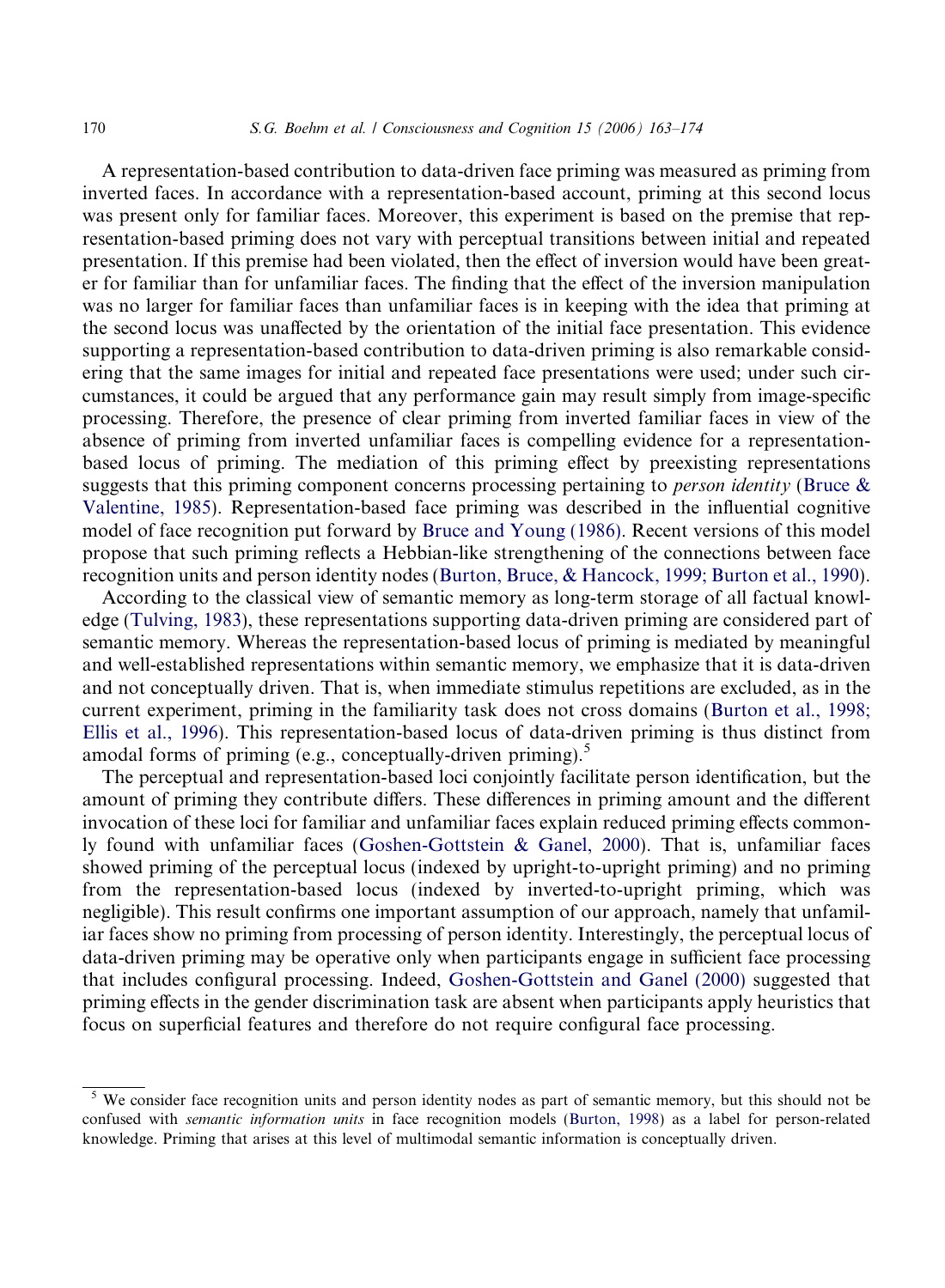We found significantly more priming for familiar than unfamiliar faces, and we interpret this as evidence for a representation-based priming locus. This interpretation is not only based on the design and experimental findings in the current study. The importance of representations for data-driven face priming has commonly been accepted in the face recognition literature ([Bruce](#page-9-0) [& Young, 1986; Burton, 1998; Goshen-Gottstein & Ganel, 2000; Valentine et al., 1996](#page-9-0)). However, the finding that priming effects are smaller for unfamiliar than for familiar faces deserves further discussion with respect to task differences and the possibility of other factors influencing task performance.

The initial presentation of unfamiliar faces might be sufficient for creating new representations of those faces [\(Goshen-Gottstein & Ganel, 2000; Henson, Shallice, & Dolan, 2000; Schweinber](#page-10-0)[ger, Pfuetze, & Sommer, 1995\)](#page-10-0). When unfamiliar faces are repeated, these new representations could signal that the faces are not totally unfamiliar. It could be argued that this would cause some interference, slowing down the ''unfamiliar'' response to repeated unfamiliar faces and thus counteracting and obscuring priming effects. For such interference to occur, however, two competing sources of information are required, but here there is only a single source of information—the strength of representations. Because these new representations of unfamiliar faces would arguably be weaker than previously established representations of familiar faces, participants could reasonably accommodate this situation by selecting a response criterion conservative enough to discriminate between the strength of familiar faces and the much lower strength of unfamiliar faces. Hence, conceding that the process of establishing a lasting representation of a face can start with the first exposure to an unfamiliar face, this appears unlikely to cause prolonged response times upon repetition. Instead it could be argued that the ''unfamiliar'' response to unfamiliar faces could show some representation-based priming, but this idea was not supported by our findings, which showed no priming for unfamiliar faces that were initially inverted.

In our experiment, participants judged each face as familiar or unfamiliar based on a study phase 2 days earlier. The within-session repetition of unfamiliar faces in this task likely resulted in episodic memory for those faces, signaling that a repeated unfamiliar face is not totally new. Arguably, this could have artificially reduced priming effects for unfamiliar faces. However, some empirical evidence argues against the relevance of such repetition-based bias. Consider a situation similar to our experiment where fame judgments are made to a series of famous and nonfamous faces or to a series of famous and nonfamous names. When nonfamous faces or names were repeated, increased fame ratings have been observed under certain circumstances [\(Bartlett, Strat](#page-9-0)[er, & Fulton, 1991; Jacoby, Kelley, Brown, & Jasechko, 1989; Squire & McKee, 1993\)](#page-9-0). When the effect of episodic memory on fame judgments was investigated, episodic memory was found, however, to inhibit false fame judgments to both unfamiliar faces and names [\(Bartlett et al., 1991;](#page-9-0) [Squire & McKee, 1993\)](#page-9-0). A similar result can be found in our data in that the rates of false alarms for unfamiliar faces were virtually the same for upright new and repeated faces (see [Table 1](#page-5-0)). Importantly, the effect of episodic memory on accuracy was not obtained through a slowing of responses ([Squire & McKee, 1993](#page-10-0)). Based on these findings, a bias by episodic memory for unfamiliar faces seems unlikely to have offset priming effects here.

Recently, it has been noted that the comparison between priming of familiar faces and priming of unfamiliar faces is typically complicated by task differences [\(Goshen-Gottstein & Ganel, 2000](#page-10-0)). That is, only tasks commonly used to study data-driven priming of familiar faces concern configural processing and require the identification of the faces as belonging to individual persons.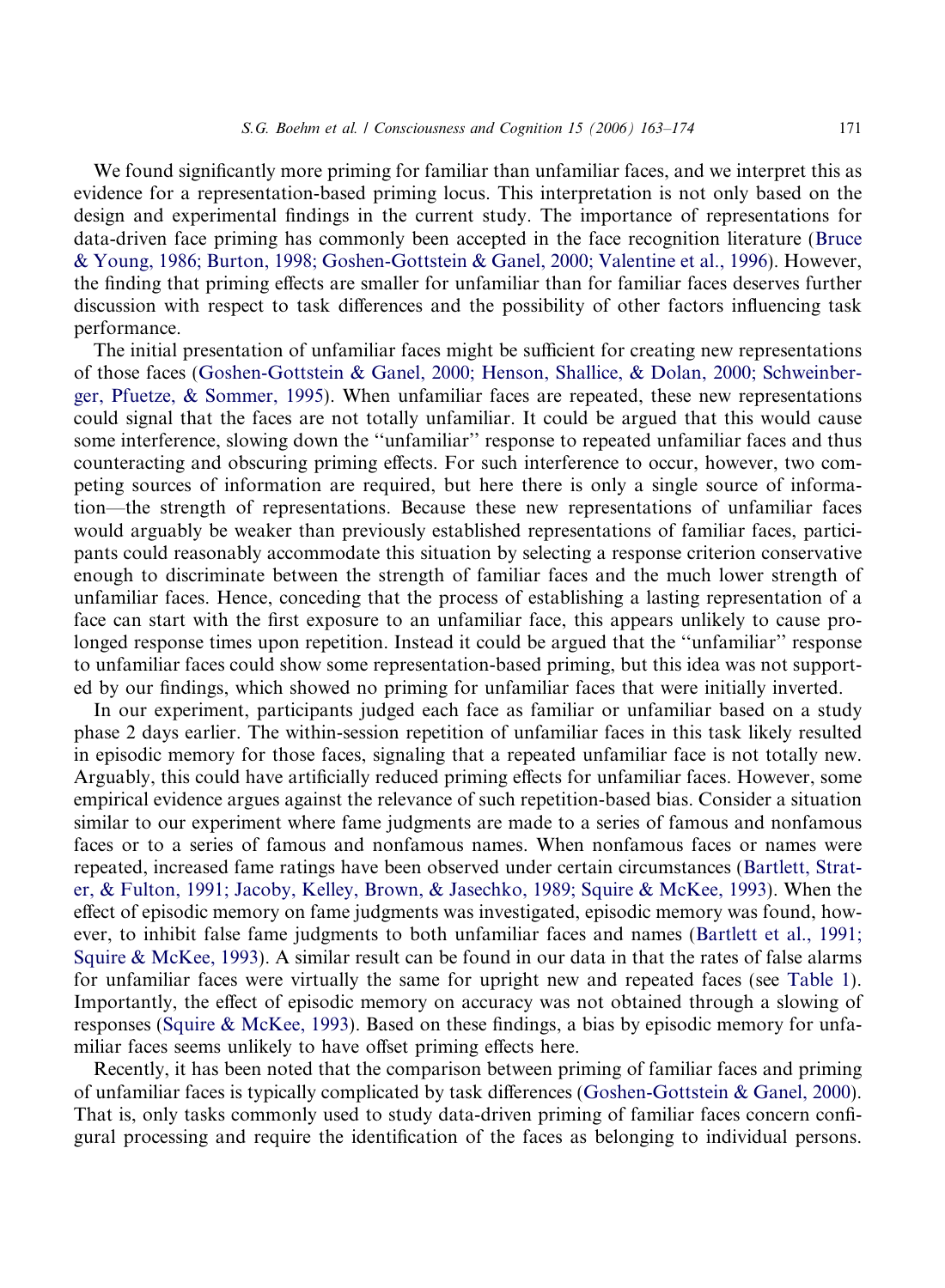<span id="page-9-0"></span>During this identification, representations of familiar faces are accessed. Because these representations play such a crucial role in face priming, smaller priming effects for unfamiliar faces may reflect, in most cases, the use of tasks that do not involve identification. When task confounds are excluded, however, the finding of smaller priming for unfamiliar faces persisted ([Goshen-](#page-10-0)[Gottstein & Ganel, 2000\)](#page-10-0). Notably, this finding was obtained while participants made gender judgments and thus familiarity of faces was irrelevant to the task. In the present study, confounding task differences were also excluded; a strength of our study is that the familiarity task used here required the accurate processing of each face's individuality. Still, smaller priming for unfamiliar faces was found. Together these studies suggest that priming for unfamiliar faces is reduced independent of task differences and of whether the task requires judgments concerning the familiarity of faces.

Summarizing our data and related findings in the literature, data-driven face priming appears to comprise two components, a perceptual locus and a representation-based locus. These loci are differently involved for familiar and unfamiliar faces. That is, familiar faces show priming of the perceptual and the representation-based locus, whereas unfamiliar faces only show priming of the perceptual locus.

Our results constrain theoretical models of data-driven priming by demonstrating that this form of priming is neither solely perceptual and presemantic nor solely mediated by preexisting object representations in memory. Data-driven priming is thus not a unitary process. The perceptual processes and the organization of preexisting object representations may vary with stimulus classes and input modalities, and, accordingly, so may the degree to which perceptual and representation-based processes contribute to priming. Here, the magnitude of priming from the representation-based locus was three times the magnitude of priming from the perceptual locus.

Data-driven priming should not be conceived of as the product of a brain system dedicated to producing priming. Instead, it reflects experience-induced adaptation in the perceptual and cognitive processes engaged by a stimulus. We conclude that theories of priming should consider it to be an emergent feature within the brain networks for perceptual processing of objects and for semantic memories of object identity. The study of repetition priming can thus provide insights into memory functions of the brain and also advance the understanding of how objects are perceived and identified.

## **References**

- Aguirre, G. K., Singh, R., & D'Esposito, M. (1999). Stimulus inversion and the responses of face and object-sensitive cortical areas. Neuroreport, 10, 189–194.
- Bartlett, J. C., Strater, L., & Fulton, A. (1991). False recency and false fame of faces in young adulthood and old age. Memory and Cognition, 19(2), 177-188.
- Bentin, S., & Moscovitch, M. (1988). The time course of repetition effects for words and unfamiliar faces. Journal of Experimental Psychology: General, 117(2), 148–160.
- Boehm, S. G., Klostermann, E. C., & Paller, K. A. (2005). Neural correlates of perceptual contributions to nondeclarative memory for faces. Manuscript submitted for publication.
- Bowers, J. S. (2000). In defense of abstractionist theories of repetition priming and word identification. *Psychonomic* Bulletin and Review, 7(1), 83–99.
- Bruce, V., & Valentine, T. (1985). Identity priming in the recognition of familiar faces. British Journal of Psychology, 76, 373–383.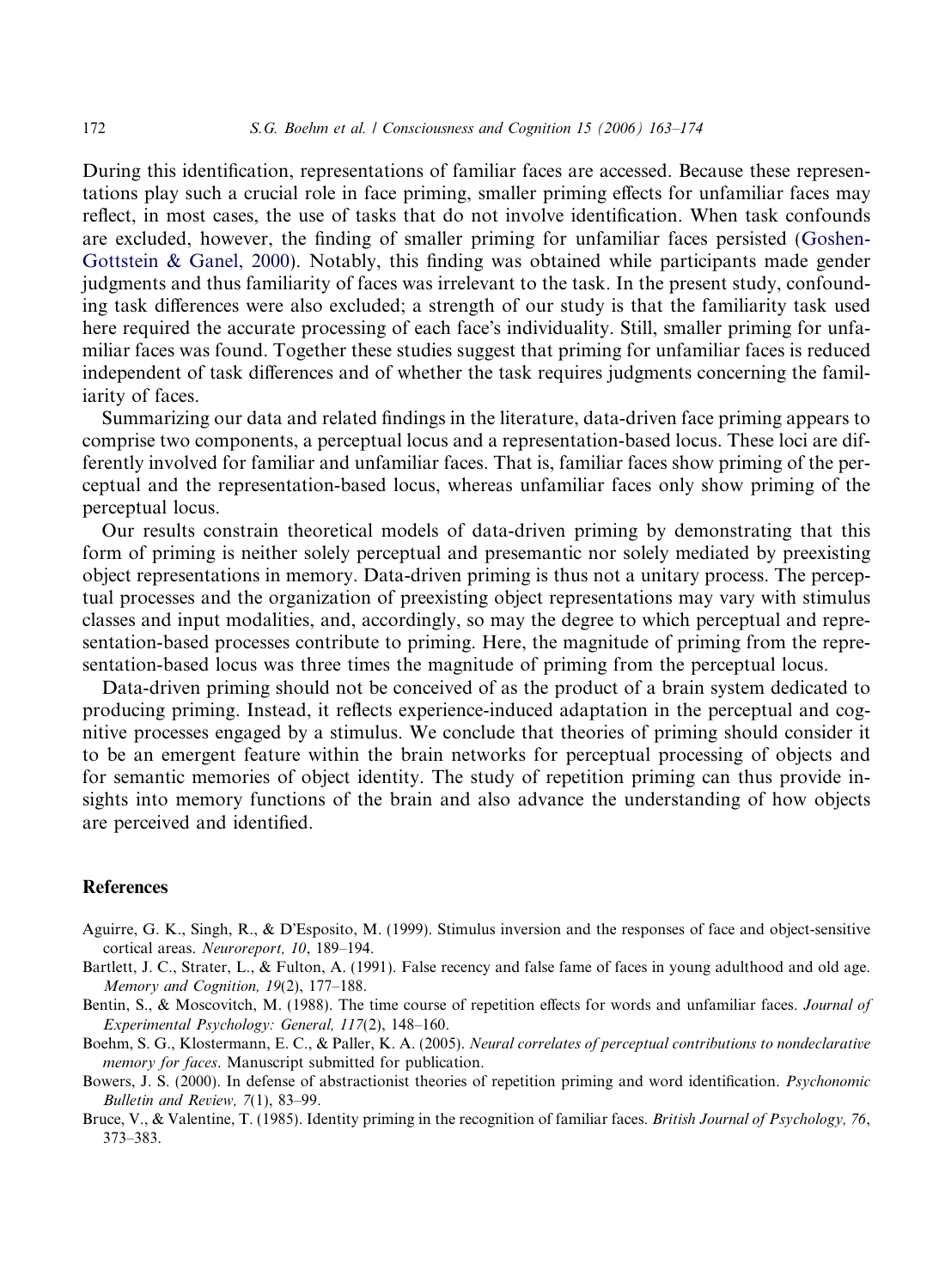- <span id="page-10-0"></span>Bruce, V., & Young, A. (1986). Understanding face recognition. British Journal of Psychology, 77, 305–327.
- Burton, A. M. (1998). A model of human face recognition. In J. Grainger & A. M. Jacobs (Eds.), *Localist connectionist* approaches to human cognition (pp. 75–100). Mahwah, NJ: Lawrence Erlbaum Associates.
- Burton, A. M., Bruce, V., & Hancock, P. J. B. (1999). From pixels to people: A model of familiar face recognition. Cognitive Science, 23, 1–31.
- Burton, A. M., Bruce, V., & Johnston, R. A. (1990). Understanding face recognition with an interactive activation model. British Journal of Psychology, 81, 361–380.
- Burton, A. M., Kelly, S. W., & Bruce, V. (1998). Cross-domain repetition priming in person recognition. *Quarterly* Journal of Experimental Psychology A, 51(3), 515–529.
- Calder, A. J., & Young, A. W. (1996). Self priming: A short-term benefit of repetition. Quarterly Journal of Experimental Psychology A, 49(4), 845–861.
- Ellis, A. W., Flude, B. M., Young, A., & Burton, A. M. (1996). Two loci of repetition priming in the recognition of familiar faces. Journal of Experimental Psychology: Learning, Memory, and Cognition, 22(2), 295–308.
- Ellis, A. W., Young, A. W., & Flude, B. M. (1990). Repetition priming and face processing: Priming occurs within the system that responds to the identity of a face. Quarterly Journal of Experimental Psychology A: Human Experimental Psychology, 42, 495–512.
- Endl, W., Walla, P., Lindinger, G., Lalouschek, W., Barth, F. G., Deecke, L., & Lang, W. (1998). Early cortical activation indicates preparation for retrieval of memory for faces: An event-related potential study. Neuroscience Letters, 240, 58–60.
- Goshen-Gottstein, Y., & Ganel, T. (2000). Repetition priming for familiar and unfamiliar faces in a sex-judgment task: Evidence for a common route for the processing of sex and identity. Journal of Experimental Psychology: Learning, Memory, and Cognition, 26(5), 1198–1214.
- Haxby, J. V., Ungerleider, L. G., Clark, V. P., Schouten, J. L., Hoffman, E. A., & Martin, A. (1999). The effect of face inversion on the activity in human neural systems for face and object perception. Neuron, 22, 189–199.
- Henson, R. N. A., Shallice, T., & Dolan, R. J. (2000). Neuroimaging evidence for dissociable forms of repetition priming. Science, 287, 1269–1273.
- Jacoby, L. L., Kelley, C. M., Brown, J., & Jasechko, J. (1989). Becoming famous overnight: Limits on the ability to avoid unconscious influences of the past. Journal of Personality and Social Psychology, 56(3), 326–338.
- Leder, H., & Bruce, V. (2000). When inverted faces are recognized: The role of configural information in face recognition. Quarterly Journal of Experimental Psychology A: Human Experimental Psychology, 53(2), 514–536.
- Leder, H., Candrian, G., Huber, O., & Bruce, V. (2001). Configurational features in the context of upright and inverted faces. Perception, 30, 73–83.
- Maurer, D., Le Grand, R., & Mondloch, C. J. (2002). The many faces of configural processing. Trends in Cognitive Sciences, 6(6), 255–260.
- Pfuetze, E.-M., Sommer, W., & Schweinberger, S. R. (2002). Age-related slowing in face and name recognition: Evidence from event-related brain potentials. Psychology and Aging, 17, 140–160.
- Richardson-Klavehn, A., & Bjork, R. A. (1988). Measures of memory. Annual Review of Psychology, 39, 475–543.
- Roediger, H. L., III, & McDermott, K. B. (1993). Implicit memory in normal human subjects. In F. Boller & J. Grafman (Eds.). Handbook of neuropsychology (Vol. 8, pp. 63–131). Amsterdam: Elsevier.
- Schacter, D. L. (1987). Implicit memory: History and current status. Journal of Experimental Psychology: Learning, Memory, and Cognition, 13, 501–518.
- Schacter, D. L. (1992). Priming and multiple memory systems: Perceptual mechanisms of implicit memory. *Journal of* Cognitive Neuroscience, 4(3), 244–256.
- Schacter, D. L., Chiu, C. Y. P., & Ochsner, K. N. (1993). Implicit memory: A selective review. Annual Review of Neuroscience, 16, 159–182.
- Schweinberger, S. R. (1996). How Gorbachev primed Yeltsin: Analysis of associative priming in person recognition by means of reaction times and event-related brain potentials. Journal of Experimental Psychology: Learning, Memory, and Cognition, 22, 1383–1407.
- Schweinberger, S. R., Pfuetze, E.-M., & Sommer, W. (1995). Repetition priming and associative priming of face recognition: Evidence from event-related potentials. Journal of Experimental Psychology: Learning, Memory, and Cognition, 21(3), 722–736.